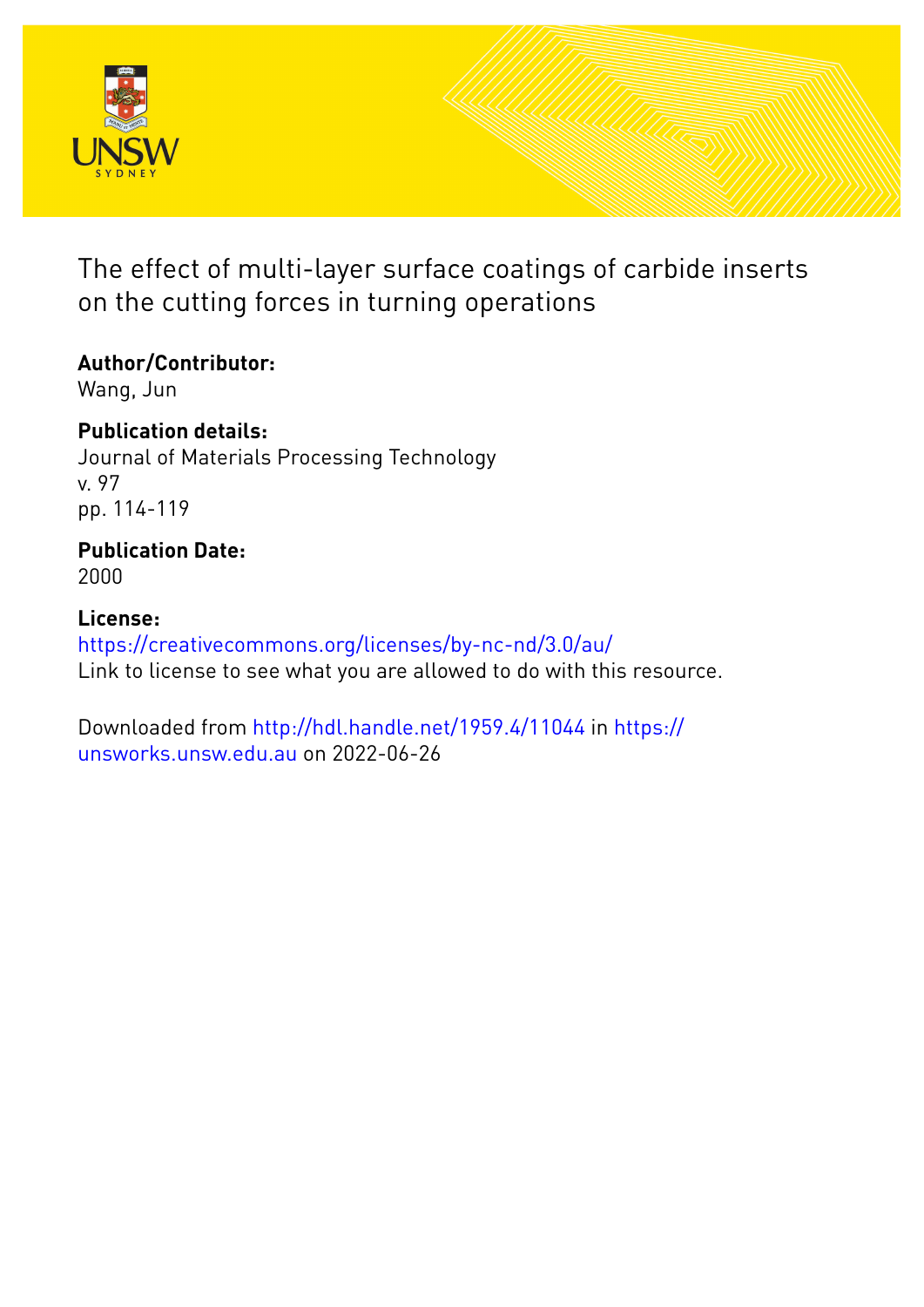Journal of Materials Processing Technology, Vol 97 (2000), pp. 114-119.

# **The effect of multi-layer surface coatings of carbide inserts on the cutting forces in turning operations**

J. Wang\* School of Mechanical, Manufacturing and Medical Engineering, Queensland University of Technology, GPO Box 2434, Brisbane, Qld. 4001, Australia.

## **Abstract**

In this paper, the effects of multiple layer hard surface coatings of cutting tools on cutting forces in steel turning are presented and discussed based on an experimental investigation with different commercially available carbide inserts and tool geometries over a range of cutting conditions. The cutting forces when turning with surface coated carbide inserts are assessed and compared qualitatively and quantitatively with those for uncoated tools. It shows that hard surface coatings reduce the cutting forces, although the reduction is marginal under lighter cutting conditions. The cutting force characteristics for surface coated tools are also discussed and show similar trends to those of uncoated tools.

**Keywords**: Turning; Machining; Cutting forces; Surface coatings; Carbide inserts

# **1. Introduction**

<u>.</u>

Machining is a versatile shaping process of major importance for component manufacturing. The importance of machining in modern automated manufacturing systems has in fact increased due to the significant increases in the production times and the need to offset the high capital investment in these modern systems.

The need for improving the technological performance of machining operations as assessed by the forces, power, tool-life and surface finish has long been recognized to increase the economic performance of the machining operations. As such, continual improvements in the technological performance of machining operations have been sought through research and development including new and more wear resistant tool materials as well as new geometrical tool designs. One of the important cutting tool improvement in recent years has been the introduction of hard surface coatings on the substrates such as carbides. Hard coatings such as TiN, TiC and  $Al_2O_3$  have been used and claimed to significantly improve the tool-life, enabling components to be machined at higher 'economic' speeds. It has also been claimed that such coatings reduce the forces and power due to lower friction coefficients on the rake face. However, it is interesting to note that the investigations on hard surface coatings of cutting tools were predominantly orientated towards the various aspects of wear patterns [1, 2]. Little has been reported on the quantitative assessment and information of hard surface coatings in terms of cutting forces to guide the selection and design of machine tools, cutting tools and fixtures as well as the selection of economic cutting conditions.

<sup>\*</sup> Fax: +61-7-3864 1469, Email: j.wang@qut.edu.au.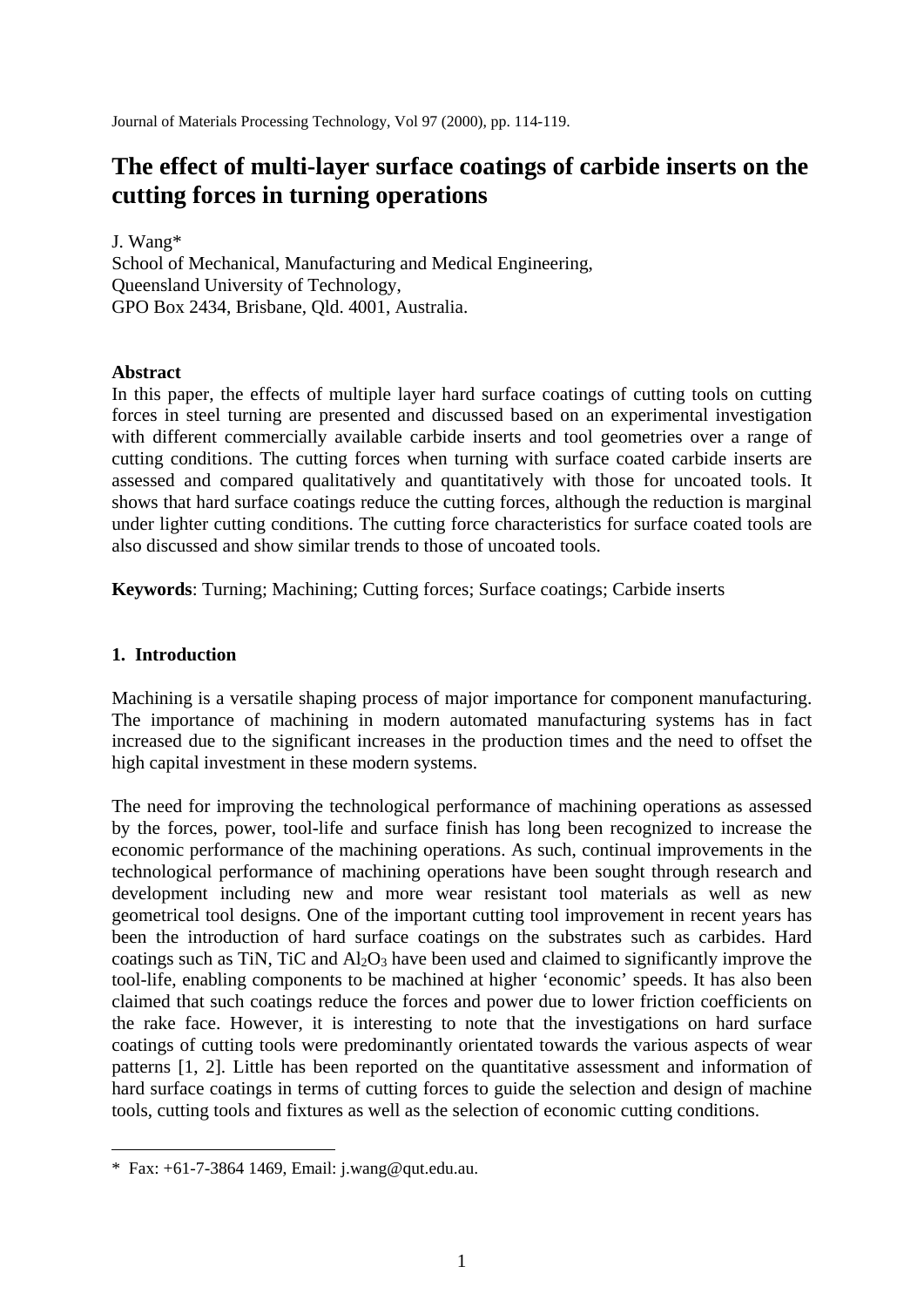This paper attempts to study the cutting forces when steel turning with multi-layer surface coated carbide inserts and to assess qualitatively and quantitatively the superiority of hard surface coatings over uncoated carbide tools based on an experimental investigation. The trends of the cutting forces as well as their improvements by hard coatings will be discussed under different cutting conditions and tool geometries. Finally, empirical equations for predicting the cutting forces will be established for practical applications. For these purposes, the few reported studies on this topic are reviewed first.

# **2. Review of previous investigations**

Verezub [3] has conducted extensive experimental 'classical' orthogonal cutting tests with TiN coated carbide and high speed steel (HSS) tools. He attempted to study the effects of hard surface coatings on the cutting forces and the fundamental quantities of machining, such as the shear angle and friction angle, with a view to developing force predictive models for the various practical machining operations. While many plausible trends have been found on the quantitative effects of surface coatings on the force components as well as friction and shear angles for both carbide and HSS substrates, there is still a lack of fundamental explanations of these effects. Furthermore, this study, though more scientific in force prediction, is distant from practical needs and considerable work is required before any predictive models can be developed.

Karapantev [4] has investigated the influence of CVD (Chemical Vapor Deposition) coatings on the cutting forces at different tool wear stages when turning a plain carbon steel. He considered four different grades of carbides as the substrates and the results show that for unworn tools, all of the hard coated tools have lower average power forces than uncoated tools, ranging from less than 1% to about 24%. There appears to be no definite trends as to which coatings and substrates yielded the best results. The effect of coatings on the feed and radial force components for unworn tools is even less certain, coatings sometimes giving higher forces and sometimes lower forces. In addition, Karapantev has considered only one tool geometry and one combination of feed, depth of cut and cutting speed.

Mohmoud [5] has also used turning as a means for testing hard coated carbide tools using seven combination of tool geometry, types of coatings and substrates from one tool manufacturer. Various cuts were made with mild steel, En 8 steel and stainless steel, all under lubricated conditions. Unfortunately, the mixture of the parameters and variables make definitive comparisons difficult and, hence, very few conclusions can be drawn.

The influence of hard surface coatings on the performance of double rake cutting tools has been studied by Fowler *et al*. [6]. They used cutting tools with primary rake angles of between −10° and −40° together with a range of land widths and a secondary rake angle of +5°. One batch of tools was retained in the uncoated condition, while a second batch was coated with 8-12 μm single layer of TiN. Both batches were used to cut normalised steel tube under orthogonal cutting conditions. The only definite conclusion from these tests is that the force behavior of coated double rake tools is different from that of uncoated tools which are otherwise similar.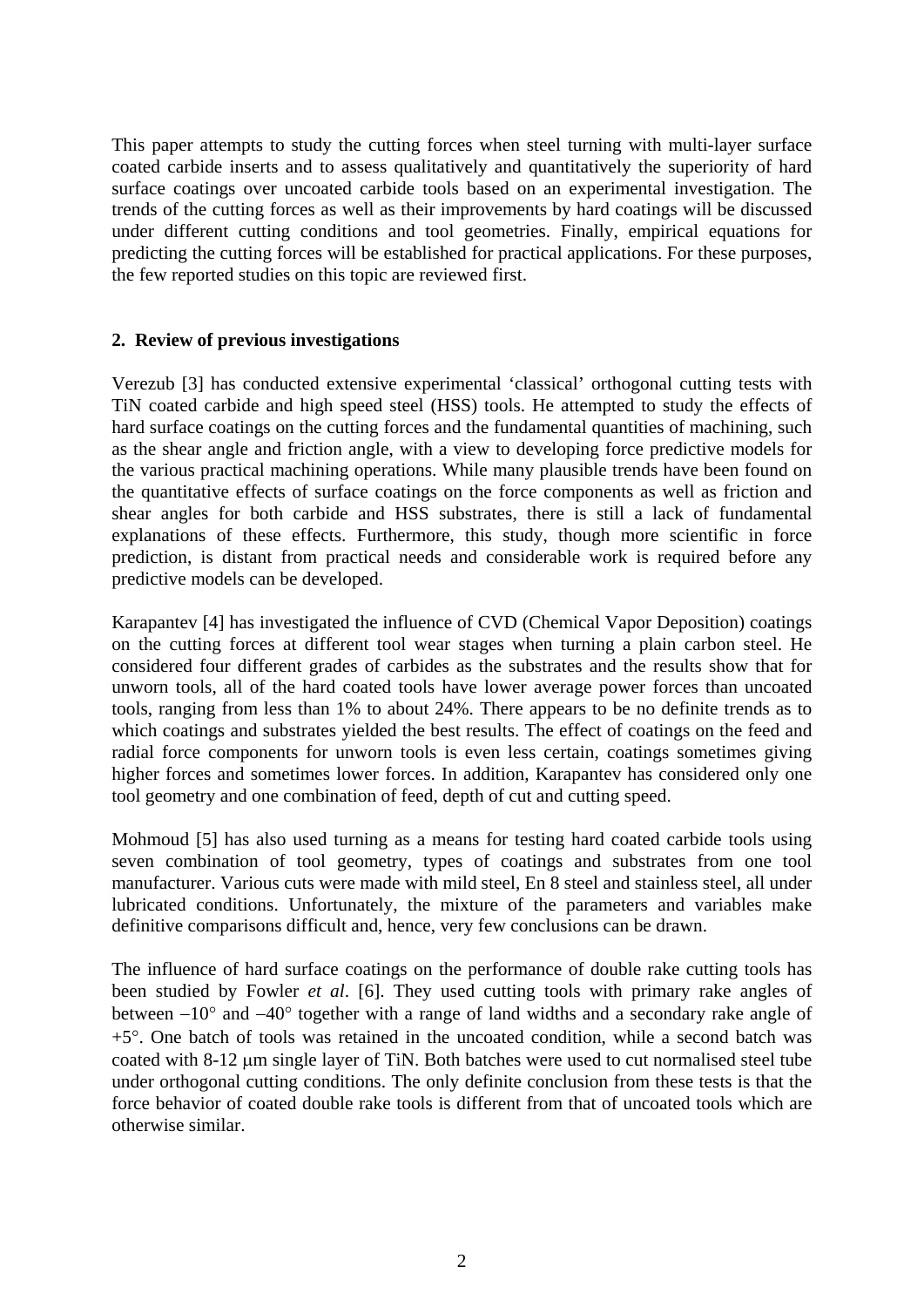Other attempts to study hard tool surface coatings are also reported. Byeli *et al*. [7] have investigated the cutting performance of lathe tools with single and multiple hard layers of different thicknesses. They found that the three force components showed no significant difference as the coating thickness was varied. In the experiments conducted by Byrne *et al*. [8] in face milling high nickel content soft magnetic materials with TiN coated HSS inserts, they claimed that hard coated cutters required lower forces and hence less energy. Unfortunately, the authors have not provided any numerical data to quantify this claim.

It is interesting and surprising to note that very few attempts have been made to study the effect of hard surface coatings on measured forces in practical machining operations. From the limited published work, it appears that the coating type and substrate influence the forces in machining and this influence behaves differently for different tool geometry, cutting conditions and work material. However, these factors do not seem to have been studied in a sufficient way to make a clear statement about the nature of these influences.

## **3. Experimental work**

The machining experiments were conducted on a Takisawa TSL-1000 lathe turning a CS1020 bright mild steel bar. The chemical composition of the work material is 0.20% C, 0.25% Si, 0.50% Mn, 0.04% P and 0.04% S, and the yield strength is 290 MPa with a hardness of 125 BHN. Four different inserts of two different geometries identified by the types of SCMT and CNMM were selected and all were supplied by Sandvik Australia Pty. Limited. For each geometry, uncoated as well as CVD triple coated inserts with  $TiC+Al<sub>2</sub>O<sub>3</sub>+TiN$  (TiN being the top coating) of totally 8  $\mu$ m were used. The tool material/substrate for all the inserts is a grade P35 carbide. The Sandvik type SSBCR-2020- K12 and type PCLNR-2020-K12 tool holders were used for SCMT and CNMM types of inserts, respectively. The detailed geometry of all the tools used are given in Table 1. This selection enables the effect of surface coating to be evaluated under different tool geometries and different cutting conditions.

<take in Table 1>

For each tool geometry and surface condition, three levels of feed per revolution (0.13, 0.17 and 0.21 mm) and three levels of depth of cut (0.5, 1.0 and 2.0 mm) were tested under two levels of cutting speed (108 and 206 m/min). The tangential, feed and radial force components were measured using a Kistler type 9257A three-component piezo electric dynamometer. The induced force signals from the dynamometer were amplified by three Kistler type 5001 charge amplifiers, each connected to an output channel of the dynamometer, before recorded for processing and analysis. During the course of the experiments, the tool inserts were checked frequently for wear and, if the wear became significant in affecting the cutting forces, the insert was indexed or replaced. Using the measured values of the force components, the superiority of multiple layer hard surface coatings over the uncoated tools are assessed for different tool geometry and cutting conditions, and the characteristics of the cutting forces with respect to the cutting conditions when turning with surface coated tools are studied as follows.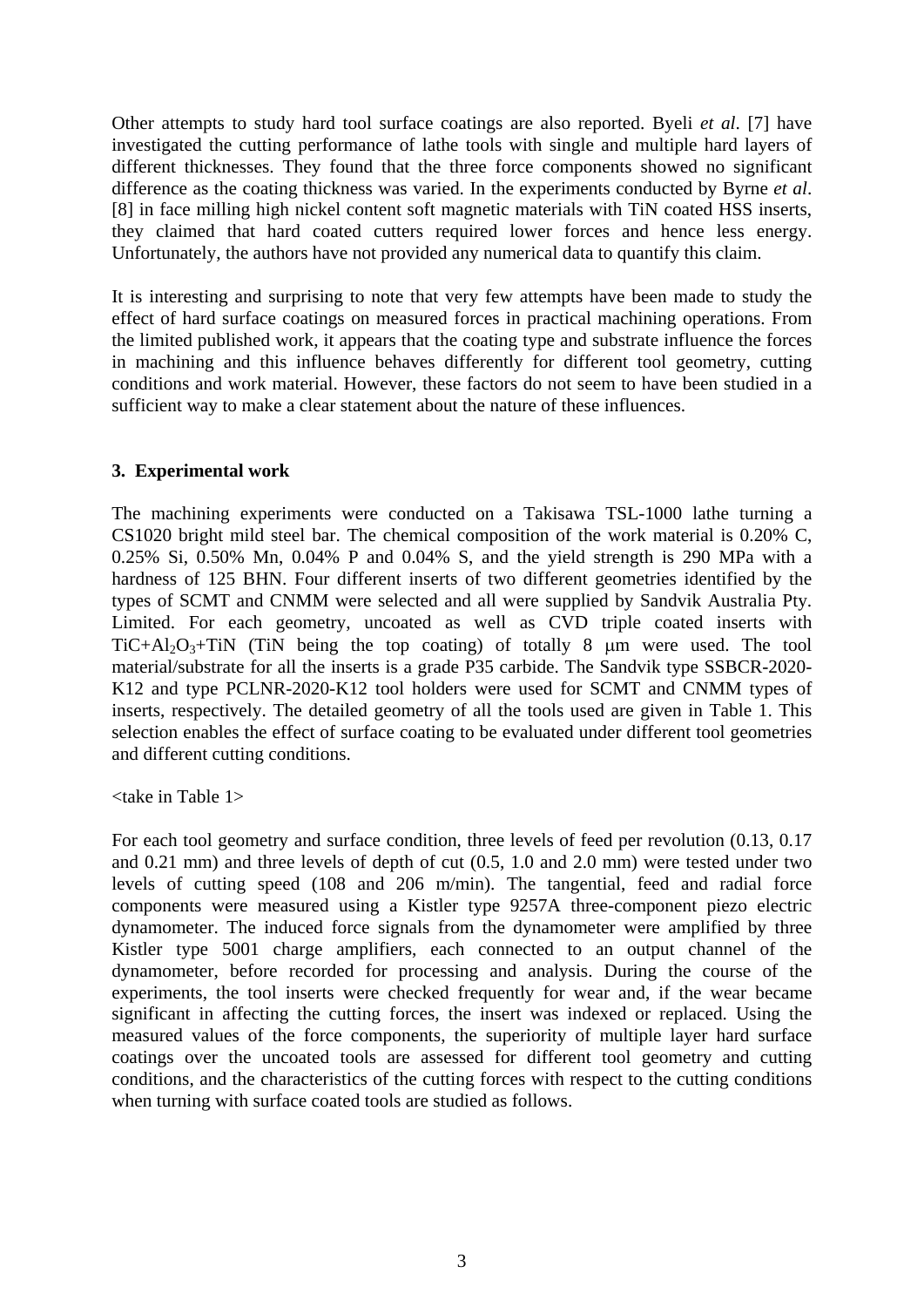#### **4. Results and discussions**

#### **4.1 Comparison of cutting forces for coated and uncoated tools**

Comparisons between the cutting force components for surface coated and uncoated cutting tools under the same cutting and tool geometrical conditions have shown that for all the 18 combinations of the cutting conditions, the feed forces  $F_x$  and radial forces  $F_y$  for coated tools are respectively lower than those of uncoated tools, though in a few cases these reductions are very marginal. Similar trends have been found for the power or tangential force component  $F_z$ , whereby the  $F_z$  values for the coated CNMM type of inserts are lower than those of uncoated tools in 17 out of 18 cases while in the remaining case the difference is not discernible. When steel turning with SCMT type of inserts, the hard coatings again yielded lower power force component in 17 out of 18 combinations of the cutting conditions. In only one of the 18 cases was the power force 0.03% higher than that of the uncoated inserts, which may be considered as 'by chance'.

Quantitative comparisons have been made based on the percentage increase in each of the three cutting force components for uncoated inserts with respect to the corresponding force values for surface coated tools, e.g.

% 
$$
F_x
$$
 increase = 
$$
\frac{F_{x(uncolated)} - F_{x(colated)}}{F_{x(colated)}}
$$
 · 100% (1)

where the subscripts coated and uncoated indicate the force components for coated and uncoated tools, respectively. Fig. 1 shows these comparisons in the form of histograms. It is noticed that the tools with coated SCMT type of inserts resulted in only slight improvements for the three force components with the highest occurring at the feed force  $F_x$  of 5.87% on average with a range of 0.3% and 14.3%. The corresponding values for the radial force component are 5.58% on average ranging from about 0 to 14.1%. Surprisingly, the average reduction in the power force  $F_z$  is only about 3% with a range of  $-0.03\%$  and 7.2%.

#### <take in Figure 1>

By contrast, the statistical results show that the force improvements by surface coatings on CNMM type of inserts are considerably higher than those of the SCMT type of inserts. Specifically, the uncoated CNMM inserts have yielded feed forces  $F_x$  which are 15.37% higher on average than their coated counterpart with a range of about 2.5% and 38%. The improvements in the radial forces  $F_y$  when using coated inserts are also considerable with over 10% on average and ranging from less than 1% to 26%. Even for the power force  $F<sub>z</sub>$  the overall results showed an average of 7.4% improvement when using coated inserts with a range of about 0% and 16.5%.

It appears that under the current testing conditions, the use of surface coatings results in higher reduction in the feed force than the other two force components, while the power force is the least beneficiary. It is also apparent from this study that the improvements in the cutting forces depend on the tool geometry. For the CNMM type of inserts which have a negative normal rake angle and hence produce larger cutting forces, the force reductions when using hard coatings are more considerable than the SCMT inserts with a positive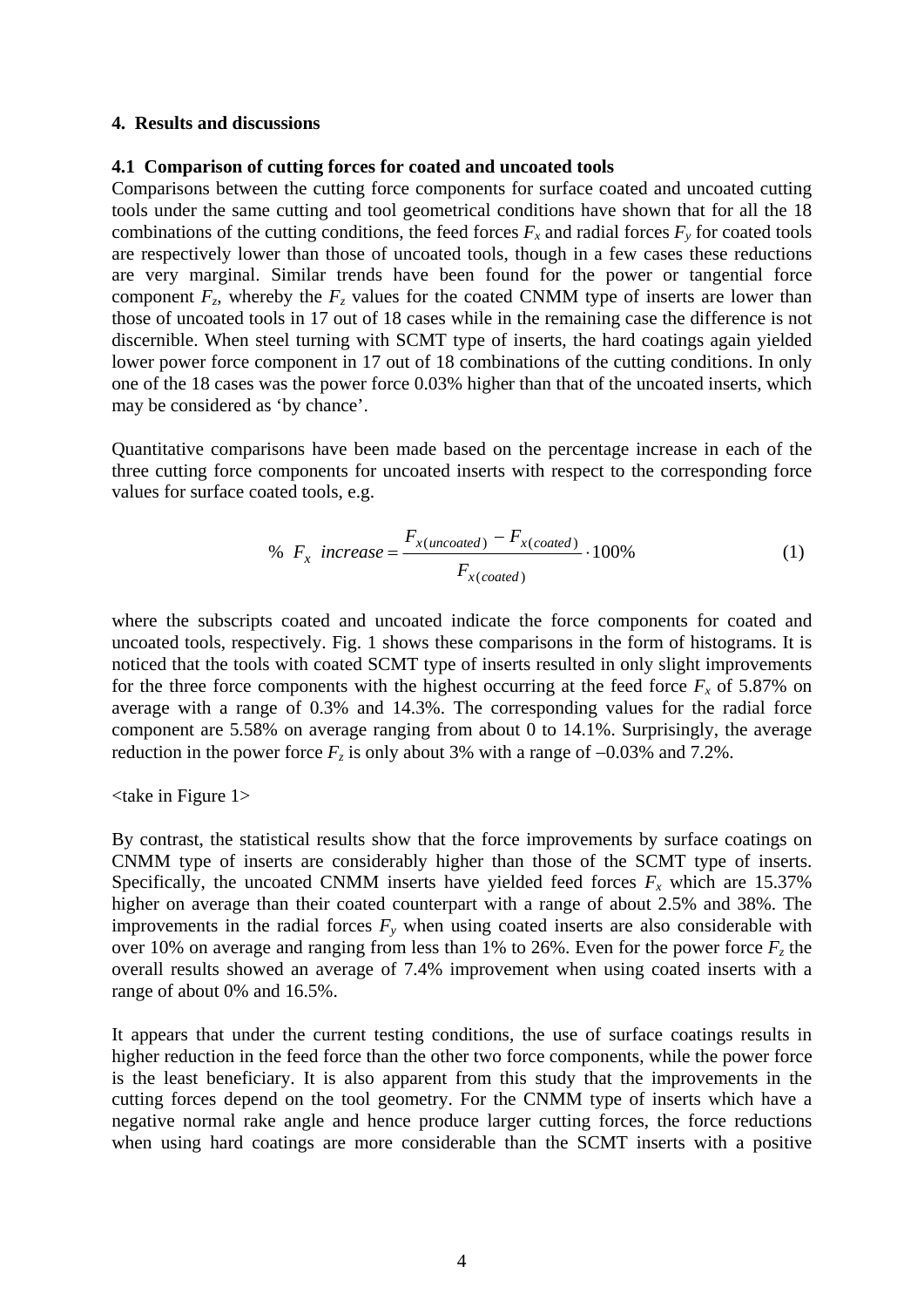normal rake angle. In addition, it is worthwhile to look at the effect of tool surface coatings on the cutting forces under different cutting conditions.

Table 2 summarises the effect of cutting conditions (*f*, *d* and *V*) on the percentage deviations of the cutting forces with coated and uncoated CNMM type carbide inserts. It can be seen that in general the percentage deviations for the three force components increase with increases in feed per revolution and depth of cut and with a decrease in the cutting speed. This trend is evident from the group of data with respect to the feed per revolution, whereby as the feed changes from 0.13 to 0.21 mm/rev. the percentage deviation of the feed force component increases from about 7% to about 25%. Similar trends can be noted for the radial and tangential force components. It is also evident from the table that with the same increment of feed rate, the percentage deviations of the cutting forces increase in larger rates when *f* changes from 0.17 to 0.21 mm/rev. than those when *f* changes from 0.13 to 0.17 mm/rev.. The reverse trends have been found with respect to the depth of cut *d*. It is noticed that an increase in *d* from 1 mm to 2 mm only causes marginal rise (about 1.1%) in the percentage increase in the feed force  $F_x$ , compared to a 12.5% rise when *d* changes from 0.5 mm to 1 mm, while the percentage increases in the radial and tangential forces become smaller. An increase in the cutting speed is associated with a drop in the percentage deviations for all the three force components, as can be seen from the table, although such changes are small, particularly for the tangential force  $F<sub>z</sub>$ . Consequently, large reductions in the cutting forces by using tool surface coatings can be expected at higher feed and depth of cut and lower cutting speed which result in larger cutting forces.

<take in Table 2>

#### **4.2 Characteristics of cutting forces for surface coated tools**

The characteristics of cutting force components with respect to the cutting conditions and tool geometry in turning operations have been studied extensively with uncoated carbide tools [9, 10]. However, whether these characteristics are still applicable for hard surface coated tools needs to be studied.

Fig. 2 shows the trends of the cutting force components with respect to the cutting conditions when bar turning with surface coated tools. It can be seen in general that for both types of inserts, the three force components increase with an increase in the feed and depth of cut. Although an increase in the cutting speed results in a slight decrease in the tangential component of the cutting force,  $F_z$ , it does not show significant effect on the feed force,  $F_x$ , and radial force,  $F_y$ , components, as evidenced in Figs. 2(c) and (d). These trends follow earlier findings on uncoated carbide tools [9, 10]. It is also noted that with an increase in the feed, the rate of change for the tangential force  $F<sub>z</sub>$  is greater than those of the other two force components, as shown in Figs. 2(a), (c) and (d). As the depth of cut increases, the tangential force  $F_z$  increases almost linearly, so does the feed force  $F_x$ , as shown in Fig. 2(b). It is interesting to note from this figure that the curves of feed force and radial force intersect at a *d* value between 0.5 mm and 1 mm. This is due to the fact that at smaller depth of cut, the active nose radius edge, which is corresponding to small (or negative) cutting edge angles, is of a larger proportion of the entire active cutting edge. These small cutting edge angles result in radial force component  $F_y$  larger than feed force  $F_x$ . As the depth of cut increases, the proportion of the active nose radius edge becomes smaller so that the side cutting edge with a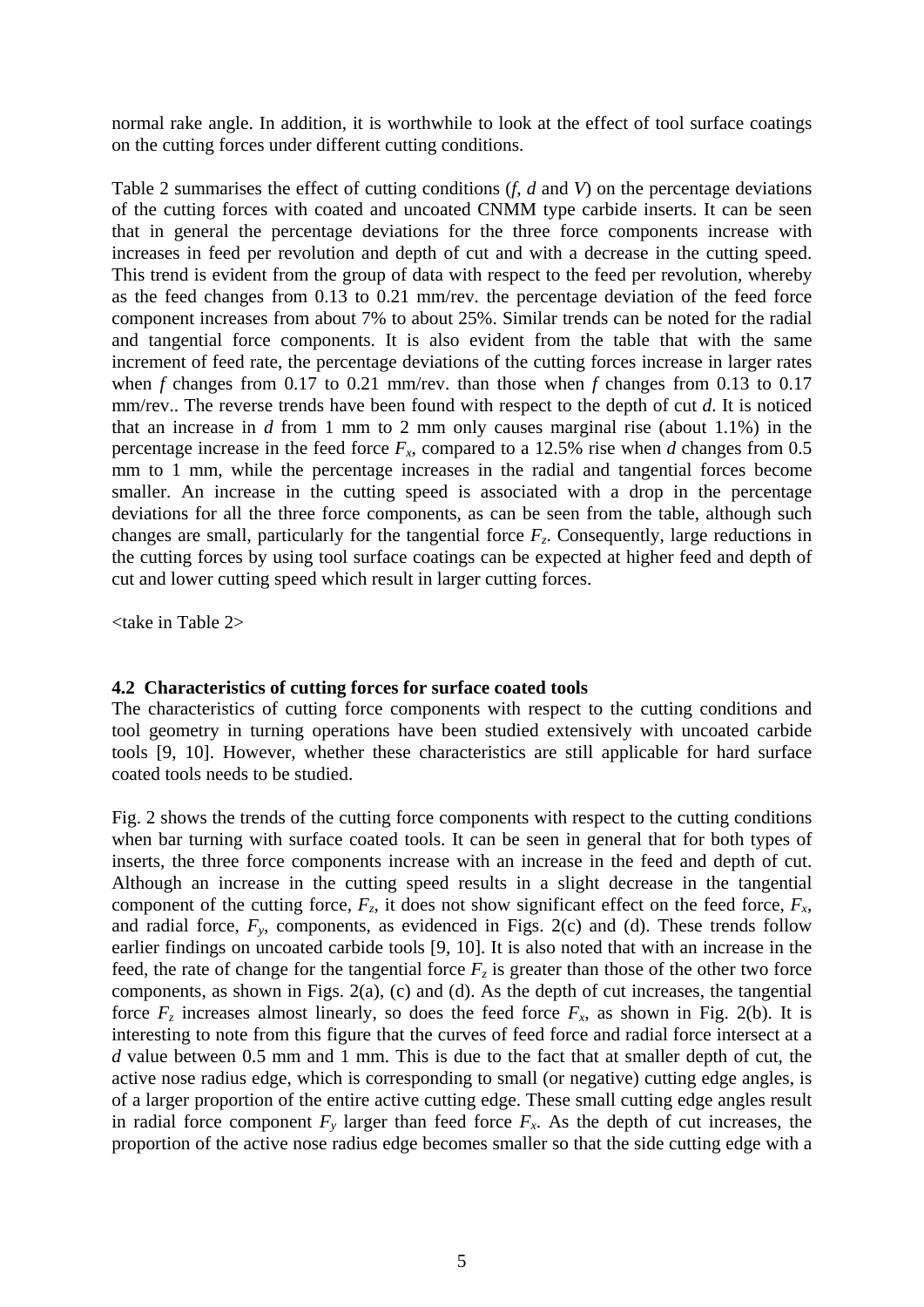large cutting edge angle re-distributes the feed and radial forces, resulting in larger feed force than the radial force. This again follows the trends for uncoated tools.

<take in Figure 2>

Although comparisons of cutting forces between the two types of inserts are difficult due to their difference in more than one geometrical angles, it is noticeable from Figs. 2(a) and (b) that all the three force components for the SCMT type of inserts are smaller than those of the CNMM inserts. This is mainly attributed to the negative normal rake angle of the CNMM inserts, although the differences in the inclination and cutting edge angles of the two types of inserts may also contribute to the differences in the cutting forces.

<take in Table 3>

For practical applications, empirical force equations have been established from the experimental data for the coated and uncoated cutting tools, as given in Table 3. Regression analysis has shown that these models have high coefficients of determination from 96.7% to 99.7%. These equations are valid for the tool-workpiece combination and the ranges of cutting conditions considered in the present study. Based on the well-known logarithmically linear relationship between the cutting speed and cutting forces, the cutting speed has also been included in the force equation as a variable, despite the insignificant effect of cutting speed on the cutting forces.

## **5. Conclusions**

An experimental investigation on the effect of cutting tool hard surface coatings on the cutting forces and the associated force characteristics when turning a mild carbon steel has been presented. It has been shown that multi-layer hard surface coatings of cutting tools reduce the cutting forces while the percentage reduction increases with an increase in the force components. Apart from the coating type and substrate, the tool geometry and cutting conditions have been found to be important factors affecting the quantitative reductions of cutting forces by tool hard surface coatings. This study has also shown that the characteristics of the cutting force components for coated tools follow the patterns for uncoated tools although the numerical values are different. The empirical cutting force equations presented can be used for the selection and design of machine tools, cutting tools and fixtures as well as for the optimization of cutting conditions in process planning.

## **References**

- [1] Karapantev, K., On the character of side flank wear of T5K10 indexable carbide inserts, *J. Maschinostroene*, 1979, pp. 554-558.
- [2] Karapantev, K., On some aspects of the wear pattern of CVD coated indexable carbide inserts investigated with a scanning electron microscope, *Proc. 3rd European Meeting on Chemical Vapour Deposition*, Switzerland, 1980.
- [3] Verezub, S., *A study of the effect of TiN coating and substrate on the orthogonal cutting performances*, M. Eng. Sci. thesis, The University of Melbourne, 1996.
- [4] Karapantev, K., Investigation on the cutting forces in machining with CVD coated indexable carbide inserts, *Annals of CIRP*, Vol. 29(1), 1980, pp. 89-96.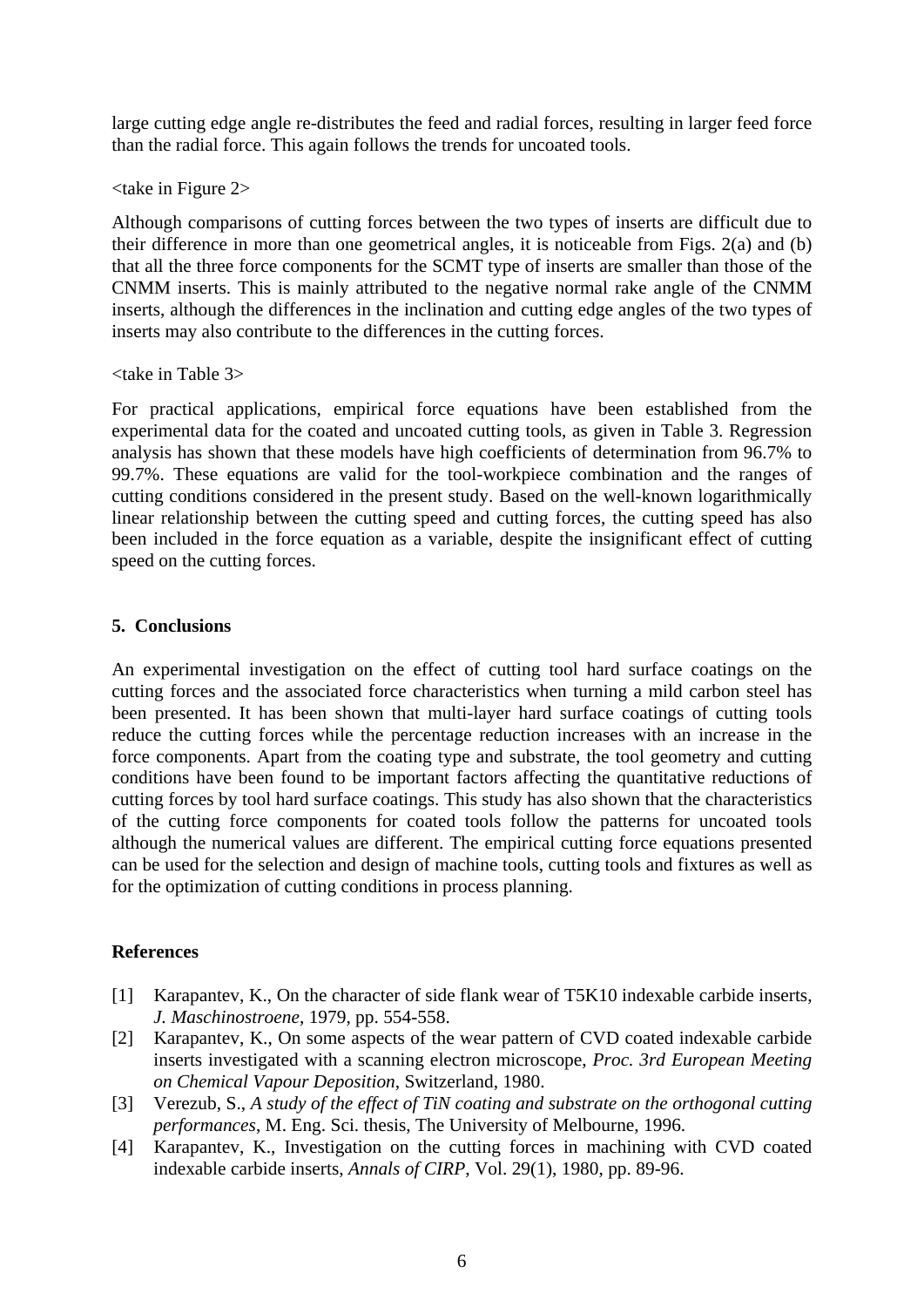- [5] Mohmoud, E., *Machining with titanium nitride-coated metal cutting tools*, Ph.D. Thesis, The University of Aston in Birmingham, 1988.
- [6] Fowler, J.O., Draper, W.A. and Derricott, R.T., Influence of hard surface coatings on performance of double rake cutting tools, *Towards Improved Performance of tool Materials*, Metals Society, London, 1982, pp. 21-27.
- [7] Byeli, A.V., Makushok, E.M., Markov, G.V. and Minevich, A.A., Flank and crater wear of cemented carbide tools with multilayer coatings, *International Tribology Conference*, Brisbane, 1990.
- [8] Byrne, G. and Bienia, B., Tool-life scatter when milling with tin coated HSS indexable inserts, *Annals of CIRP*, Vol. 40(1), 1991, pp. 45-48.
- [9] Oxley, P.L.B., *The mechanics of machining: an analytical approach to assessing machinability*, Ellis Horwood, 1989.
- [10] Wang, J. and Mathew, P., Development of a general tool model for turning operations based on a variable flow stress theory, *Int. J. Mach. Tools Manufact.*, Vol. 35, 1995, pp. 71-90.

| Tool     | Insert      | Surface   | Corner   | Normal       | Inclination      | Cutting      |
|----------|-------------|-----------|----------|--------------|------------------|--------------|
| material | type        | condition | radius   | rake angle   | angle            | edge angle   |
| P35      | <b>SCMT</b> | coated    | $0.8$ mm | $8^{\circ}$  | $0^{\circ}$      | $75^{\circ}$ |
| P35      | <b>SCMT</b> | uncoated  | $0.8$ mm | $8^{\circ}$  | $\Omega^{\circ}$ | $75^{\circ}$ |
| P35      | <b>CNMM</b> | coated    | $0.8$ mm | $-1^\circ$   | $-6^\circ$       | $95^\circ$   |
| P35      | <b>CNMM</b> | uncoated  | $0.8$ mm | $-1^{\circ}$ | $-6^\circ$       | $95^\circ$   |

Table 1. Tool geometry and surface conditions used in the tests.

Table 2. Effect of cutting conditions on the percentage deviations of coated and uncoated tool cutting forces (CNMM type inserts).

|              |      | % $F_x$ increase |         | % $F_v$ increase |         | % $Fz$ increase |         |
|--------------|------|------------------|---------|------------------|---------|-----------------|---------|
|              |      | range            | average | range            | average | range           | average |
|              | 0.13 | 2.72-14.83       | 6.98    | 2.84-18.14       | 6.66    | $0-11.55$       | 4.59    |
| $f$ (mm/rev) | 0.17 | 3.48-24.43       | 14.38   | 0.44-14.81       | 6.27    | 1.48-11.48      | 6.57    |
|              | 0.21 | 2.48-38.05       | 24.79   | $0.55 - 26.10$   | 17.48   | 5.06-16.49      | 11.04   |
|              | 0.5  | 2.48-18.88       | 6.64    | $0.55 - 22.06$   | 8.66    | 5.06-11.55      | 7.05    |
| $d$ (mm)     | 1.0  | 3.85-31.66       | 19.17   | 2.95-19.36       | 11.01   | $0-16.49$       | 8.69    |
|              | 2.0  | 7.38-38.05       | 20.31   | $0.44 - 26.10$   | 10.75   | 1.21-15.49      | 6.45    |
| $V$ (m/min)  | 108  | 2.72-38.05       | 17.07   | 2.95-26.10       | 10.83   | 2.75-15.49      | 7.59    |
|              | 206  | 2.48-31.66       | 13.67   | 0.44-19.98       | 9.44    | $0-16.49$       | 7.20    |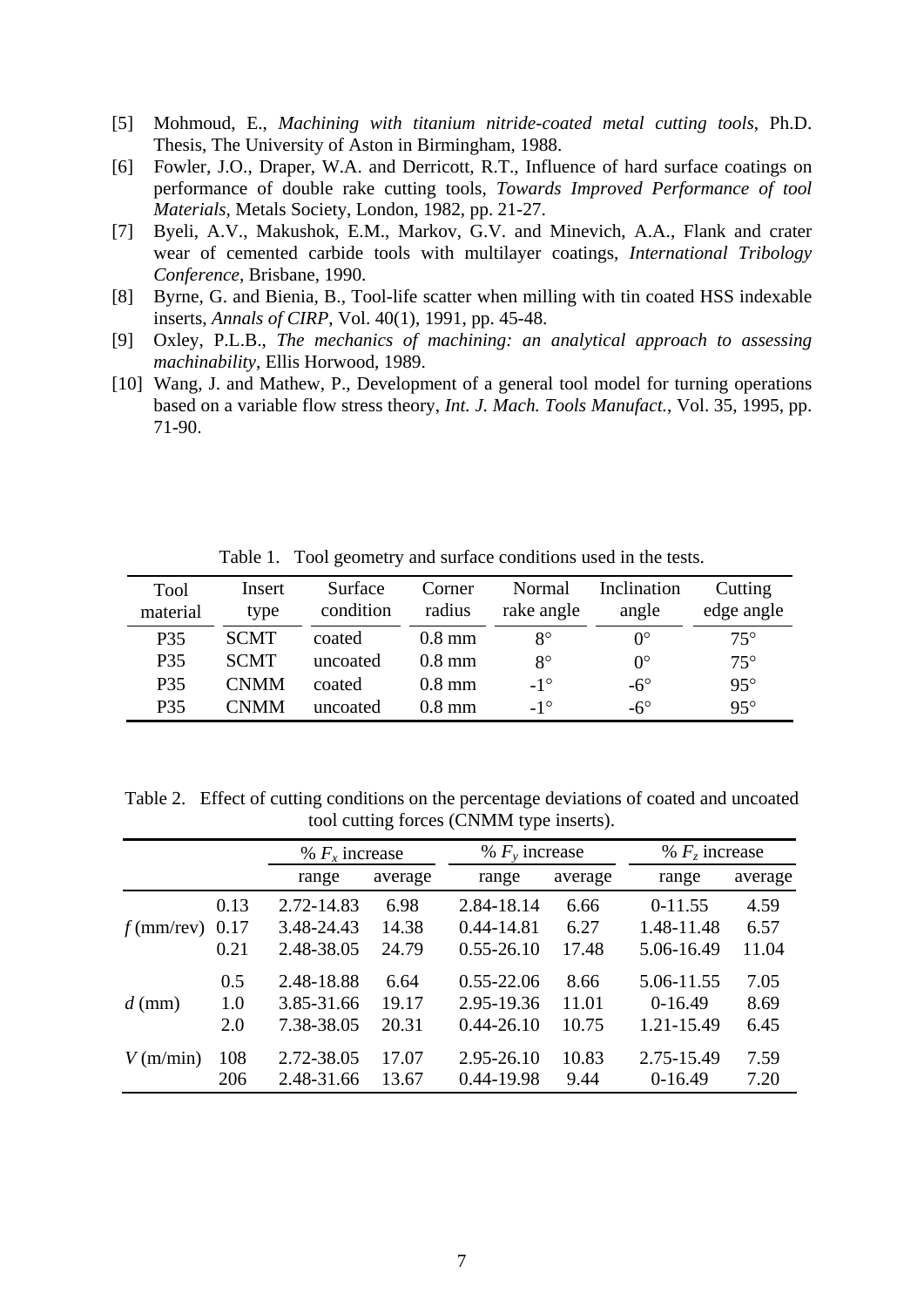| Coated SCMT inserts                             | <b>Coated CNMM</b> inserts                      |  |  |
|-------------------------------------------------|-------------------------------------------------|--|--|
| $F_x = 281.84 d^{1.19} f^{0.413} V^{0.0079}$    | $F_x = 338.84 d^{1.20} f^{0.393} V^{-0.0079}$   |  |  |
| $F_v = 282.04 d^{0.503} f^{0.583} V^{0.0556}$   | $F_v = 288.40 d^{0.392} f^{0.569} V^{0.0595}$   |  |  |
| $F_z = 1288.25 d^{0.894} f^{0.684} V^{-0.0337}$ | $F_z = 1513.56 d^{0.997} f^{0.664} V^{-0.0595}$ |  |  |
| Uncoated SCMT inserts                           | <b>Uncoated CNMM</b> inserts                    |  |  |
| $F_x = 287.43 d^{1.202} f^{0.469} V^{0.036}$    | $F_x = 891.25 d^{1.29} f^{0.699} V^{-0.0635}$   |  |  |
| $F_y = 275.42 d^{0.525} f^{0.519} V^{0.0516}$   | $F_y = 489.78 d^{0.408} f^{0.763} V^{0.0437}$   |  |  |
| $F_z = 1258.93 d^{0.967} f^{0.665} V^{-0.0238}$ | $F_z = 2137.96 d^{0.994} f^{0.803} V^{-0.0635}$ |  |  |

Table 3. Empirical equations for turning CS1020 mild steel.



Fig. 1. Histograms for percentage deviations of coated and uncoated tool cutting forces.